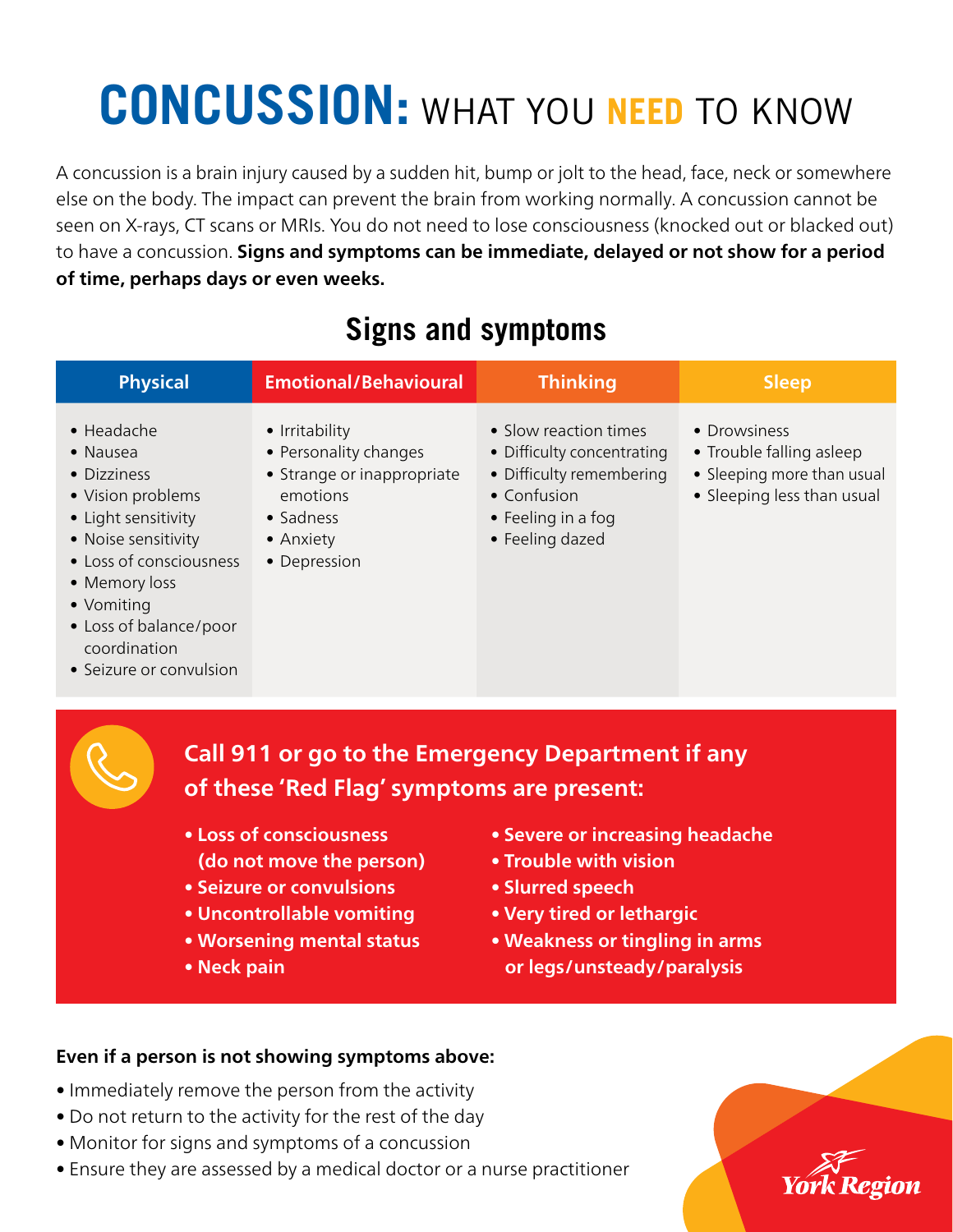### **What to do: Concussion management**

A person with a concussion may not know if they are ready to return to activity. **For return to school/work and return to play/sport, remember:**

- Move forward to the next stage only when symptom-free for 24 hours.
- If symptoms reappear, go back to previous stages and only participate in activities that you can tolerate.
- Contact your medical doctor if symptoms worsen.

**2**

**3**

**4**

Returning to learn and school must always happen **before** full return to sport.

|                       | <b>Stage</b>   | Aim                                                        | <b>Activity</b>                                                                                                                                                                                           | <b>Goal of each step</b>                                                                                                             |
|-----------------------|----------------|------------------------------------------------------------|-----------------------------------------------------------------------------------------------------------------------------------------------------------------------------------------------------------|--------------------------------------------------------------------------------------------------------------------------------------|
| <b>At home</b>        | $\mathbf{1}$   | Cognitive and<br>physical rest for<br>first 24 to 48 hours | Typical activities at home that do not<br>increase symptoms. No TV, computer,<br>cellphone, reading or physical strain                                                                                    | Rest with gradual return<br>to typical activities                                                                                    |
|                       | $\overline{2}$ | Light cognitive<br>and physical<br>activity                | Gradually build up typical activities -<br>easy reading, limited TV, peer contact,<br>school-type work at home. Still no<br>computer, school/work or physical strain                                      | Tolerate up to one hour<br>of cognitive activity in<br>two to three chunks                                                           |
| <b>At school/work</b> | $\overline{3}$ | Part time school/<br>work - light load                     | Gradual introduction of academic/work<br>activities. Up to 120 minutes of cognitive<br>activity, in intervals. Half days of school/<br>work, one to two times/week                                        | Add movement                                                                                                                         |
|                       | $\overline{4}$ | Part time school/<br>work - moderate<br>load               | School/work in four to five hours/day, three to<br>five days/week; homework up to 30 minutes/<br>day. No gym, organized sports or exams                                                                   | Increase academic/<br>work activity                                                                                                  |
|                       | 5              | Nearly normal<br>workload                                  | Nearly normal cognitive activities; routine<br>academic/work as tolerated (homework<br>up to 60 minutes/day, minimal learning<br>accommodation). No gym, exams or<br>organized sports                     | Increase academic/<br>work activity                                                                                                  |
|                       | 6              | <b>Full time</b>                                           | Normal cognitive and school/work activities;<br>full curriculum load with no learning<br>accommodation. No full participation in<br>sports until medically cleared after return to<br>play/sport protocol | Return to full academic/<br>work activities and catch<br>up on missed work - can<br>begin to follow return to<br>play/sport protocol |

#### **Return to school/work**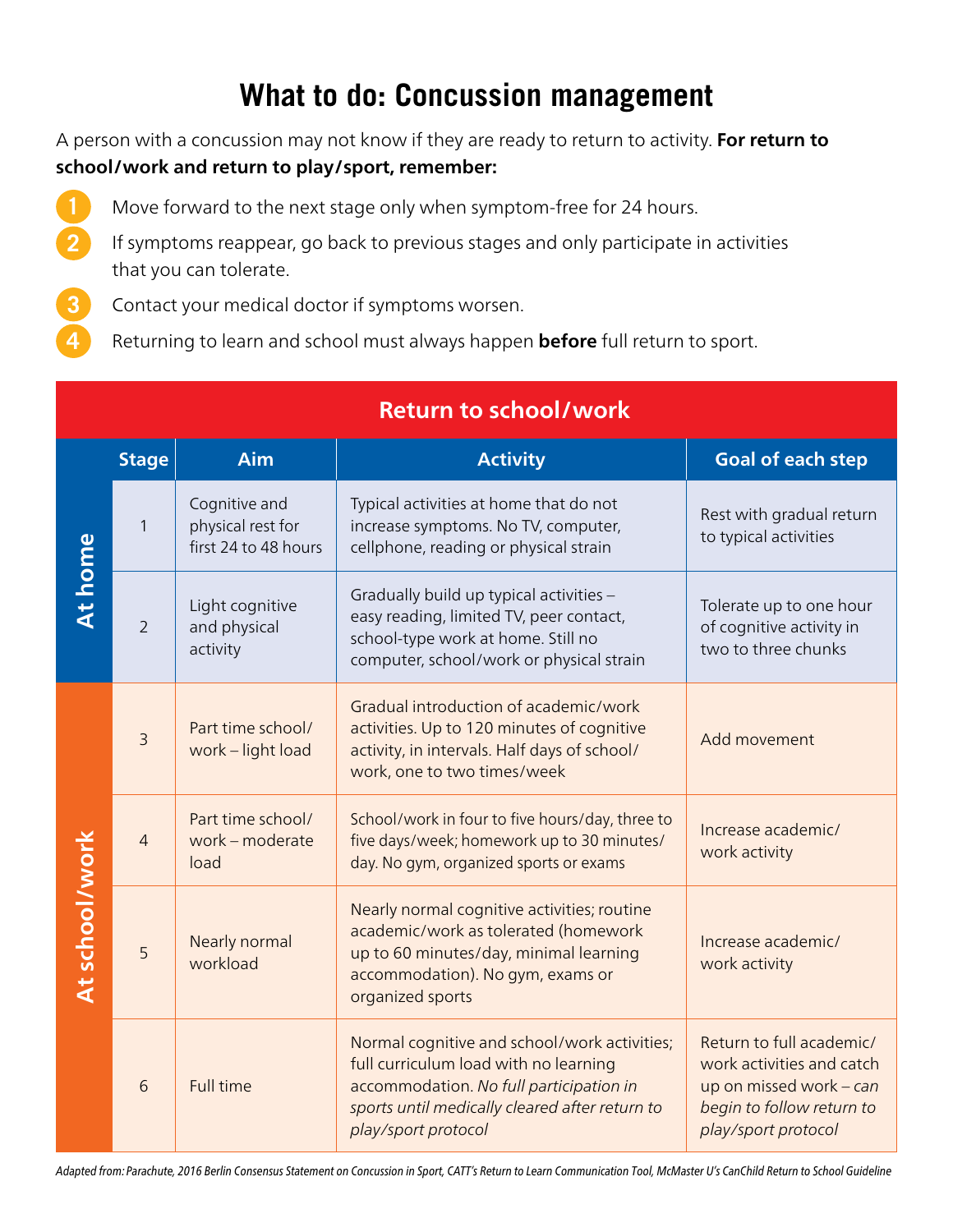| <b>Return to play/sport</b> |                                |                                                                                                |                                                                      |  |  |  |
|-----------------------------|--------------------------------|------------------------------------------------------------------------------------------------|----------------------------------------------------------------------|--|--|--|
| <b>Stage</b>                | <b>Aim</b>                     | <b>Activity</b>                                                                                | <b>Goal of each step</b>                                             |  |  |  |
|                             | Symptom-limited<br>activity    | Daily activities that do not provoke<br>symptoms                                               | Gradual reintroduction of<br>work/school activities                  |  |  |  |
| $\overline{2}$              | Light aerobic<br>exercise      | Walking or stationary cycling at slow to<br>medium pace - no resistance training               | Increase heart rate                                                  |  |  |  |
| 3                           | Sport-specific<br>exercise     | Running or skating drills - no head<br>impact activities                                       | Add movement                                                         |  |  |  |
| $\overline{4}$              | Non-contact<br>training drills | Harder training drills (such as passing drills)<br>- may start progressive resistance training | Exercise, coordination and<br>increased thinking                     |  |  |  |
| 5                           | Full contact practice          | Following medical clearance, participate<br>in normal training activities                      | Restore confidence and assess<br>functional skills by coaching staff |  |  |  |
| 6                           | Return to sport                | Normal game play                                                                               |                                                                      |  |  |  |

### **Recovering from a concussion**

**Physical** and **mental** rest is important for the **first 24 to 48 hours** after a concussion. Mental rest means no driving, watching TV, playing video games, reading or working on a computer.

After 24 to 48 hours, you can *gradually* become more active. Returning to activities too quickly and too soon may cause symptoms to get worse or take longer to go away.

A person may need to stay home from school or work because regular activities could make their symptoms worse.



#### **It may take longer to recover if a person has, or had in the past:**

- Headaches (such as migraines)
- Learning disabilities
- Previous brain injury/concussion
- Mental illness
- Attention Deficit Hyperactivity Disorder



#### **Talk to your medical doctor to decide:**

- When you can drive a car or ride a bike. Your ability to react may be slower after a concussion
- When you can return to normal activities (work or school)